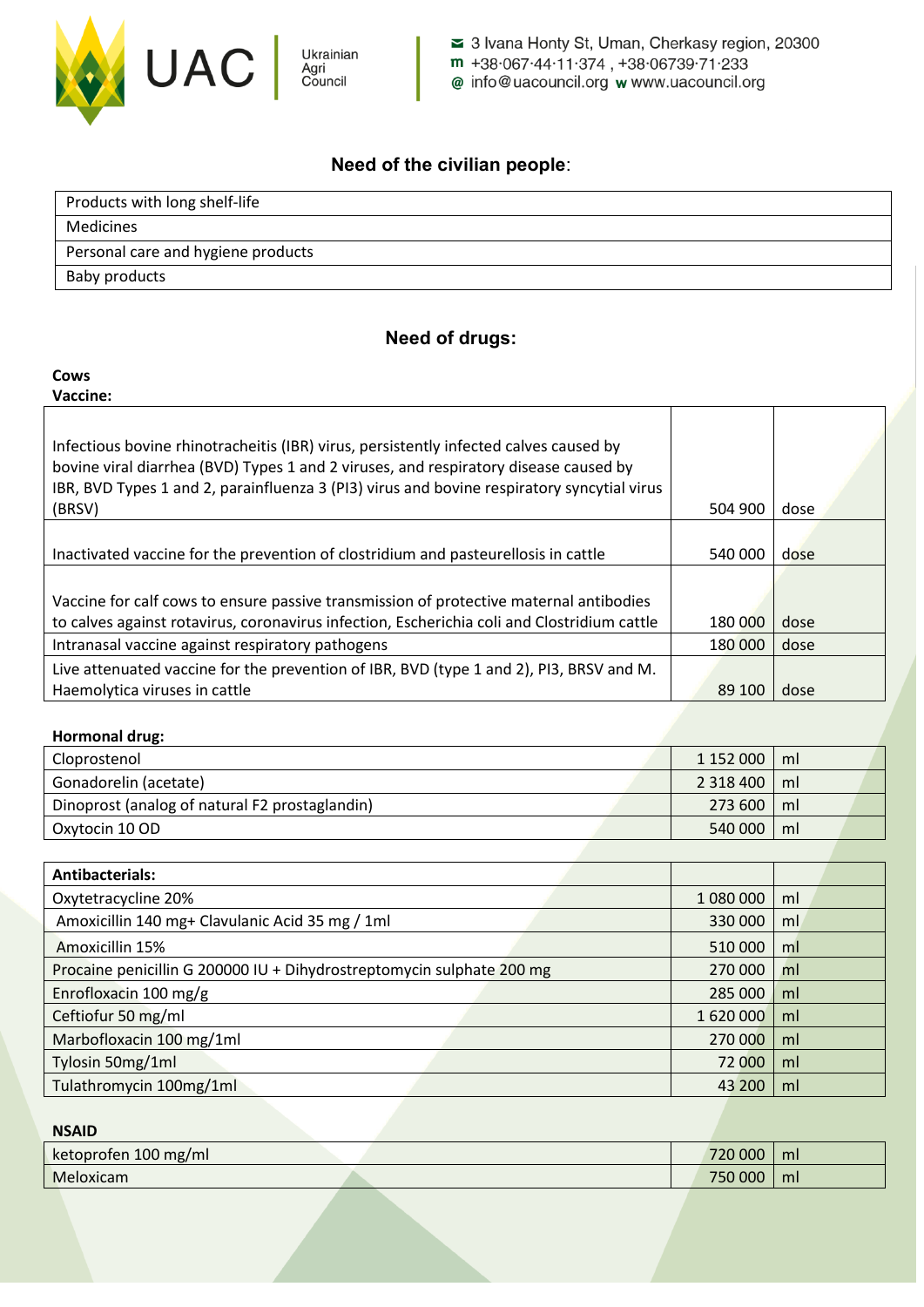

**SAID**

| Dexamethasone 2%                                                          | 360 000 | ml      |  |  |
|---------------------------------------------------------------------------|---------|---------|--|--|
|                                                                           |         |         |  |  |
| Intramammary:                                                             |         |         |  |  |
|                                                                           |         |         |  |  |
| For dry cows                                                              |         |         |  |  |
| Cloxacillin Benzathine 600mg                                              | 576 000 | syringe |  |  |
|                                                                           |         |         |  |  |
| For milking cows                                                          |         |         |  |  |
| Cloxacillin 200mg + Ampicillin - 75 mg                                    | 270 000 | ml      |  |  |
|                                                                           |         |         |  |  |
| Tetracycline 200 mg + Neomycin 250mg + Bacitracin 2000IU+Prednisolon 10mg | 270 000 | ml      |  |  |
| Cefapirin                                                                 | 270 000 | ml      |  |  |
| Novobiocin+ Neomycin+ Penicillin+Dihydrostreptomycin + Prednisolone       | 270 000 | ml      |  |  |
|                                                                           |         |         |  |  |
| intrautherhine tablets                                                    |         |         |  |  |
| RIFAXIMIN                                                                 | 18 000  | syringe |  |  |
|                                                                           |         |         |  |  |
| <b>For hoofs</b>                                                          |         |         |  |  |
| Cyclospray                                                                | 600 000 | ml      |  |  |
|                                                                           |         |         |  |  |
| Vitamin - amino acid: water-soluble powder, oral solutions and injection  |         |         |  |  |
| Pigs (needs is calculating)                                               |         |         |  |  |
|                                                                           |         |         |  |  |

# **Need of feed:**

| Cows                                |           |       |
|-------------------------------------|-----------|-------|
| <b>Buffer</b>                       | 6750      | tone  |
| soda bicarbonate                    | 5 0 63    | tone  |
| Starter for calves, CP 20, pellet   | 54 000    | tone  |
| Starter for calves, CP22, pellet    | 27 000    | tone  |
| Premix for dairy cows               | 5 1 6 4   | tone  |
| Premix for dry cows "Full Dry"      | 506       | tone  |
| Rumisan (urea)                      | 338       | tone  |
| Sorbent                             | 675       | tone  |
| propylene glycol                    | 1 125 000 | litre |
| energy drink for cows after calving | 562 500   | litre |
| silage preservatives                | 4         | tone  |

| <b>Pigs</b>                                       |  |             |      |
|---------------------------------------------------|--|-------------|------|
| PVT Std P 10-30/4/01 Piglets starter 10-30 kg.    |  | 33 750 000  | tone |
| PVT Std P+ 30-110/2.5&2 Piglets grover 30-110 kg. |  | 126 000 000 | tone |
| finisher 30-110 Kr                                |  | 234 000 000 | tone |
| <b>PVT Std LS&amp;PS/2.5&amp;2</b>                |  |             |      |
| Lactating sows                                    |  | 30 234 375  | tone |
|                                                   |  |             |      |
| pregnant pigs                                     |  | 36 953 125  | tone |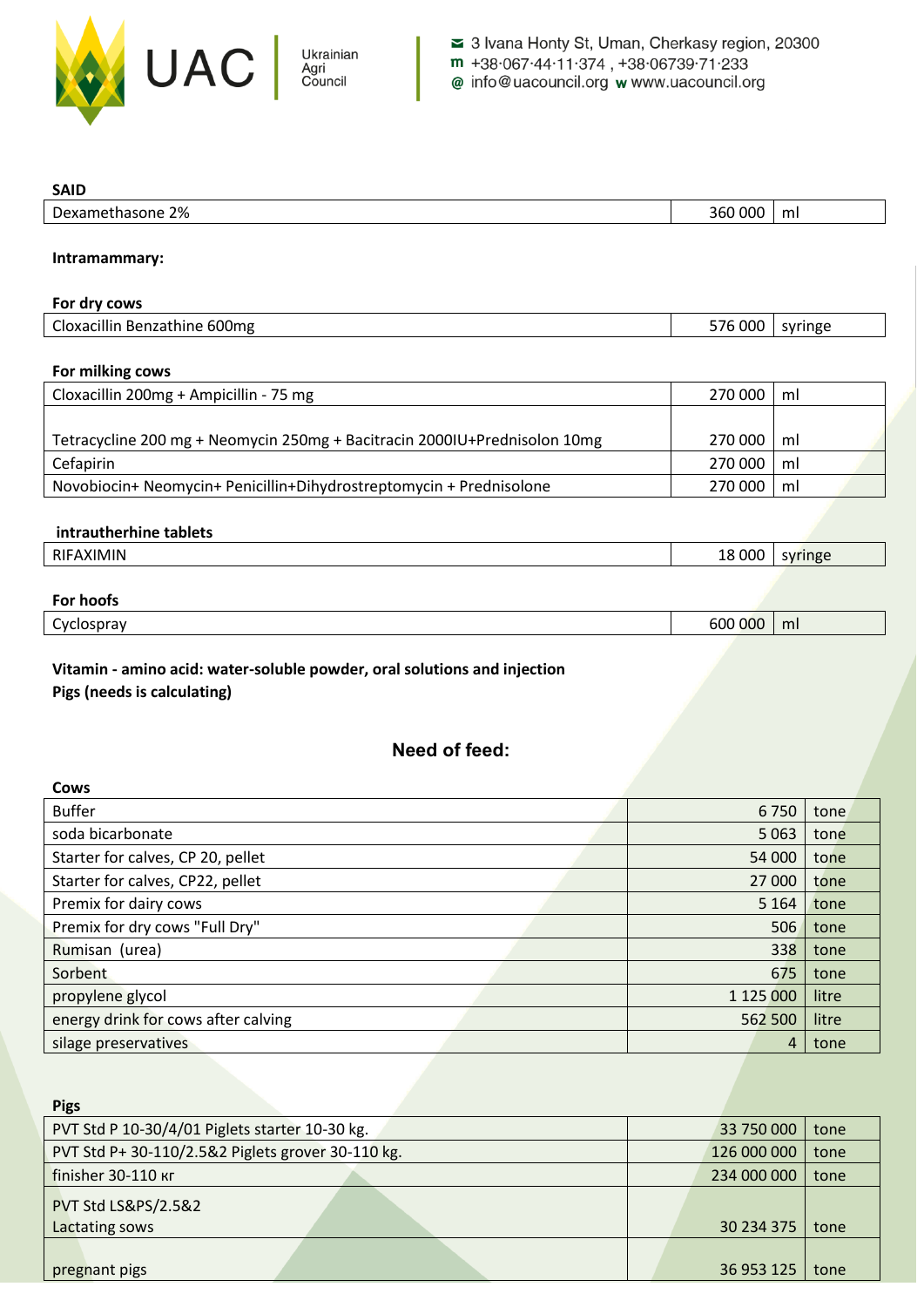

3 Ivana Honty St, Uman, Cherkasy region, 20300 m +38.067.44.11.374, +38.06739.71.233 @ info@uacouncil.org w www.uacouncil.org

### **Need of tools:**

| The adhesive tape is reinforced                  | pcs |
|--------------------------------------------------|-----|
| Hoof Knives L                                    | pcs |
| <b>Hoof Knives R</b>                             | pcs |
| Hoof Knives I/R                                  | pcs |
| Hoof Trimming Disc + knives                      | pcs |
| Knives for Hoof Trimming Disc                    | pcs |
| Bandage 7 or 14cm                                | m   |
| <b>Medical Cotton</b>                            | pcs |
| <b>Medical Cotton</b>                            | pcs |
| Ketometer                                        | pcs |
| Ketone test strips                               | pcs |
| Colostrum defroster                              | pcs |
| Calf drencher                                    | pcs |
| Milk Feeder Bottle for calves                    | pcs |
| Calf Nipple black                                | pcs |
| Automatic syringe 2 ml.                          | pcs |
| Automatic syringe 5 ml.                          | pcs |
| Needle G17 1,4x25 (in)                           | pcs |
| Needle G16 1,65 * 30 (in)                        | pcs |
| Disposable syringe 10 ml                         | pcs |
| Disposable syringe 5 ml.                         | pcs |
| Disposable syringe 20 ml.                        | pcs |
| Needle 1.2 * 38                                  | pcs |
| Needle 1.8*40                                    | pcs |
| STRAIGHT BLADE SCALPEL                           | pcs |
| POT-BELLIED BLADE SCALPEL                        | pcs |
| Stainless steel tweezers small                   | pcs |
| Stainless steel tweezers                         | pcs |
| Stainless surgical steel tweezers                | pcs |
| <b>MATHIEU NEEDLE HOLDER</b>                     | pcs |
| <b>Arterial clamp</b>                            | pcs |
| Scissors, sharp/blunt tip                        | pcs |
| Scissors, sharp/blunt tip                        | pcs |
| Scissors, sharp/blunt tip                        | pcs |
| Set Obstetrical Surgical Instrument              | pcs |
| Hoof pliers                                      | pcs |
| Strap for fixation animal                        | pcs |
| <b>Nose Pliers for Cow</b>                       | pcs |
| <b>BAND FOR HOOF TRIMMING CRUSH CHUTE</b>        | pcs |
| Surgical needles                                 |     |
| <b>Surgical needles</b>                          | pcs |
| <b>Suture Thread, For Animal Treatment</b>       | pcs |
| <b>Artificial Insemination Kit for Cattle</b>    | pcs |
| <b>Bovine Insemination Gun</b>                   | pcs |
| <b>Disposable Artificial Insemination Gloves</b> | pcs |
| Disposable gloves nitrile /latex                 | pcs |